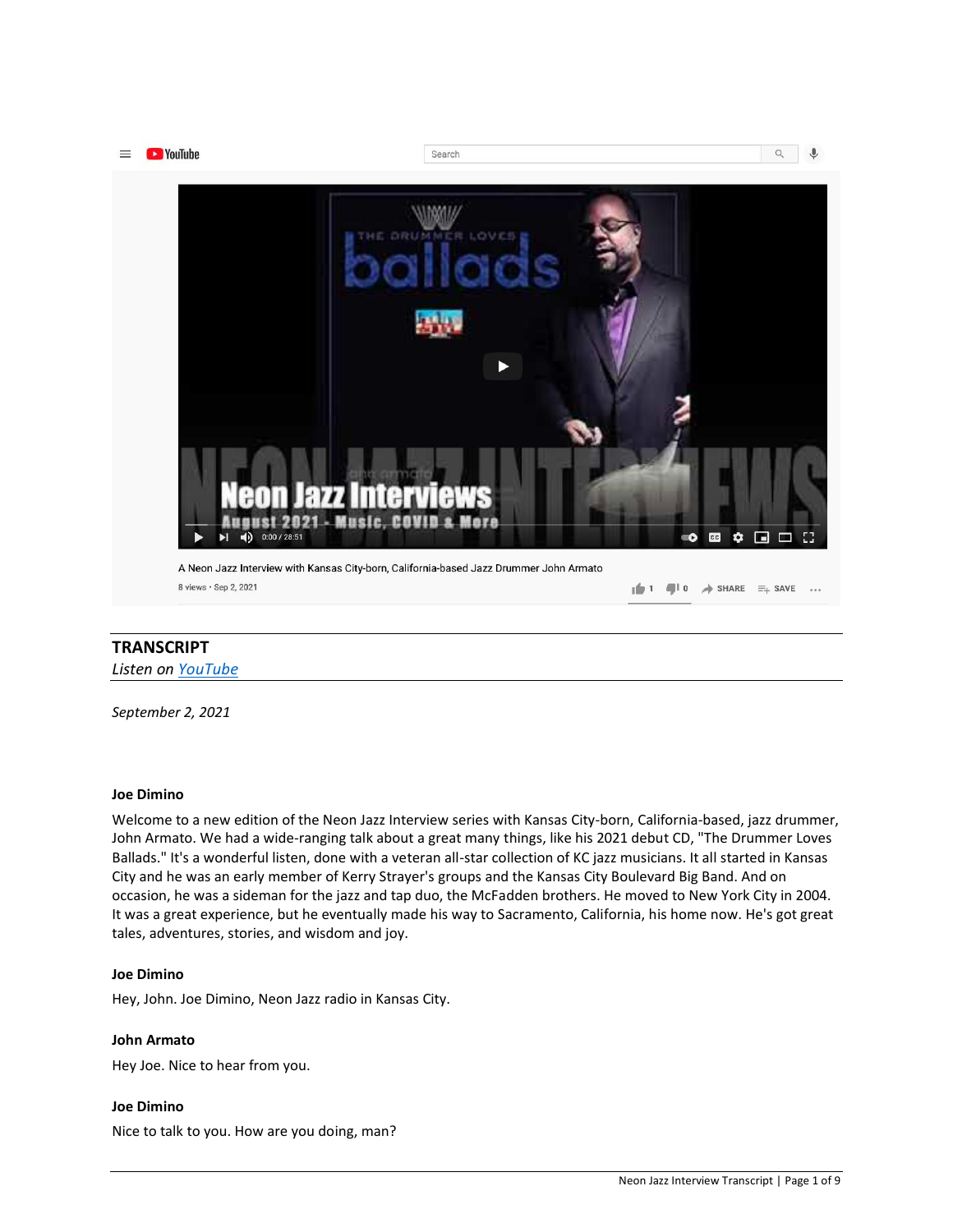### **John Armato**

Doing well, doing well. Yeah. Excited to chat and appreciate the opportunity to talk about the project.

#### **Joe Dimino**

Yeah. Hey, thank you for taking time out. Thanks for sending over the music. I had a great time listening to it. And it was funny because as I was listening to it, I was going down 71 towards the city and just the skyline opened up and you were talking about vignettes of Kansas City, and your first gig and all the jam sessions and all of that. So it was very cool for sure.

### **John Armato**

Oh, that's a great story. I'm glad to hear that.

#### **Joe Dimino**

It provided the right texture for what was going on at the time.

#### **Joe Dimino**

So the first thing that we should do is get into your debut CD, The Drummer Loves Ballads. And I love that ballad story.

#### **John Armato**

Cool.

# **Joe Dimino**

So talk to me a little bit about this long, long journey into an album that's coming out during a pandemic. That I guess the good part of this is that why music is starting to open up. Talk to me about that general feeling of this coming out right now.

#### **John Armato**

It's an interesting place to start. The album really started with a story of rejection -- that jam session where I said, "let's do a ballad," and that wasn't well received. But it became an album of reflection in the natural course of developing it. That's a part of what I think makes it a unique album in general. And also a part of what I call the fullalbum listening experience, because it was reflection, was kind of telling a story, whether it's the (narrative) interludes or the music itself.

#### **John Armato**

And I think that's what makes it familiar, because the ballads are certainly, a lot of them, tunes that people know, but I think it also feels fresh because of the way we approached it. But yeah, I mean to your specific question about this moment in time, I do think it ended up being sort of music for our moment. I've had people say, "this is just what we need to listen to these days," that sort of thing. There was originally a plan to include two tributes. So there's a tribute to Steve Patke and one to Kerry Strayer. And those are names that jazz fans in Kansas City might recognize. Steve was a wonderful woodwind player, mostly clarinet. We had Lynn Zimmer come in and play "Memories of You" as a tribute to Steve Patke. And then Kerry Strayer was a wonderful baritone sax player that I had worked with for many years.

#### **John Armato**

And we brought in Brett Jackson to play "Nightlights" as a tribute to Kerry. And that's kind of what it was intended to do at the beginning. But then on the way, I lost both my parents during the recording of the project. My mom to an aneurysm, and my dad to COVID -- and within an eight-month time period. And then after we had done all the production, but before we released, unfortunately we lost Molly Hammer, a vocalist on the album, to cancer. And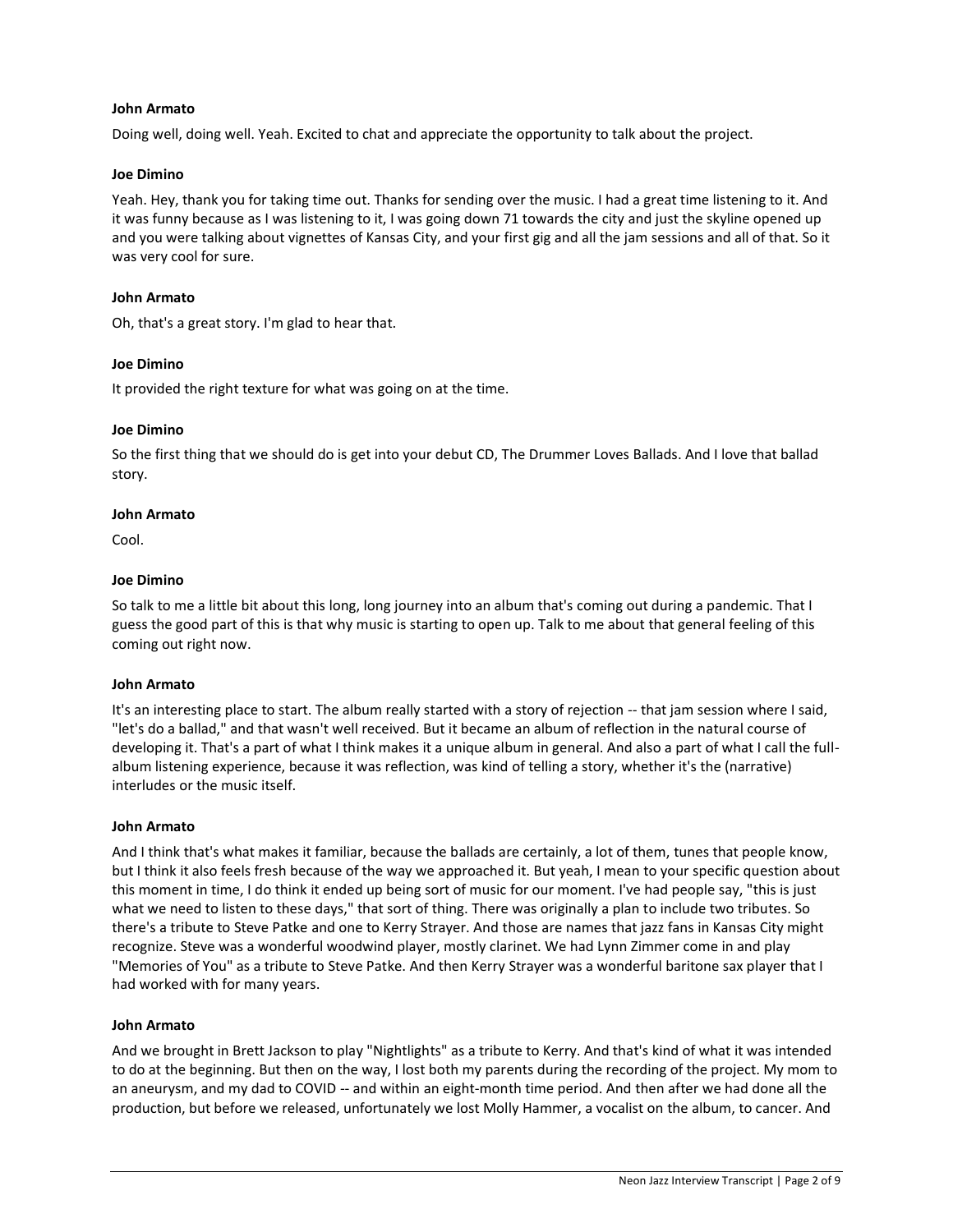Jeff Lisenby, who played the accordion on "Shadows of Paris," to COVID. And just the entire vibe became this act of gratitude and appreciation and reflection on those folks.

# **Joe Dimino**

What an answer. Of all the times that I ask this in relationship to COVID, this probably hits home the most. I mean, you really, this is a tapestry of that time.

### **Joe Dimino**

Such a clean recording. It's such a powerful... I mean, I don't even know if clean the word for it. But it just feels like there was such a level of astute attention to detail going all the way throughout this. And I think the thing that struck me about this album too, is that it tells a story. You know what I mean? Jazz is mostly something that's void of vocals, but I think it's interesting that there was a story that went through this. So ultimately, what do you want the listener to get from this very powerful debut into the world of jazz for you?

#### **John Armato**

Well, let me answer. I hear two questions there. I mean, I'd love to comment on sort of the clean recording and attention detail, and then I'll comment on the takeaway.

#### **John Armato**

I'm a newbie to this kind of recording. I've done sessions, but never been a part of really driving my own project. And so this is where all this gratitude overflows. I have a good friend, John Cushon, who's a world-class drummer and been a buddy of mine for decades. And I asked him to produce -- and we argue whether or not he really was a producer -- but he was my guru, my Sherpa, whatever you want to call it. John knows how to make albums and has worked with producers all across the world and great recording artists and engineers. So he had a ton to do with the sort of sonic quality and the care and attention, decisions made to the recording. Justin Wilson was the primary engineer. And Justin is a part of a lineage of engineers that really sort of followed the ancestry of Ron Ubel who had Soundtrek studios in Kansas City, which of course was THE jazz studio in Kansas City for so long. Justin has the ears and had the physical space that was really right for a jazz recording, that had sort of a classic authentic sound, but with all the modern abilities to shape it.

#### **John Armato**

Howie Lindeman was the mix engineer, and he's a six-time Grammy award winner. He's worked with Roberta Flack and Natalie Cole and incredible musicians. Greg Calbi was the mastering engineer, another multi-Grammy award winning engineer, who's really legendary. So I just fell into the hands of some of the world's most talented people to ensure the sonic character of the album. And then, for my part, I had a pretty specific vision of what I wanted, and we weren't in a hurry. So we were able to take our time, do multiple sessions and make the album we wanted to make. And I love it that you can hear that. So I'm just really gratified at the question itself.

#### **John Armato**

In terms of what I want people to take away from it. I have what might be a controversial point of view on the creative process on this sort of thing. I made the album for me. There's old advice for writers, which is write the book that you would want to read. I wanted to create the album that was the album I wanted to hear, in my own collection. I wish I could pull this sort of thing out and put it on and listen to it. So it was sort of a selfish creative act. But then it becomes a process of how do you share that as unselfishly as possible and hope that it's relevant to other people. So I just was looking for myself for an hour of music that would let me reflect, relax, find beauty, and think about what's important, and just enjoying myself. And that would reward me for listening casually as well as for listening closely.

#### **John Armato**

And if others take away that same experience, then I'd be hugely happy.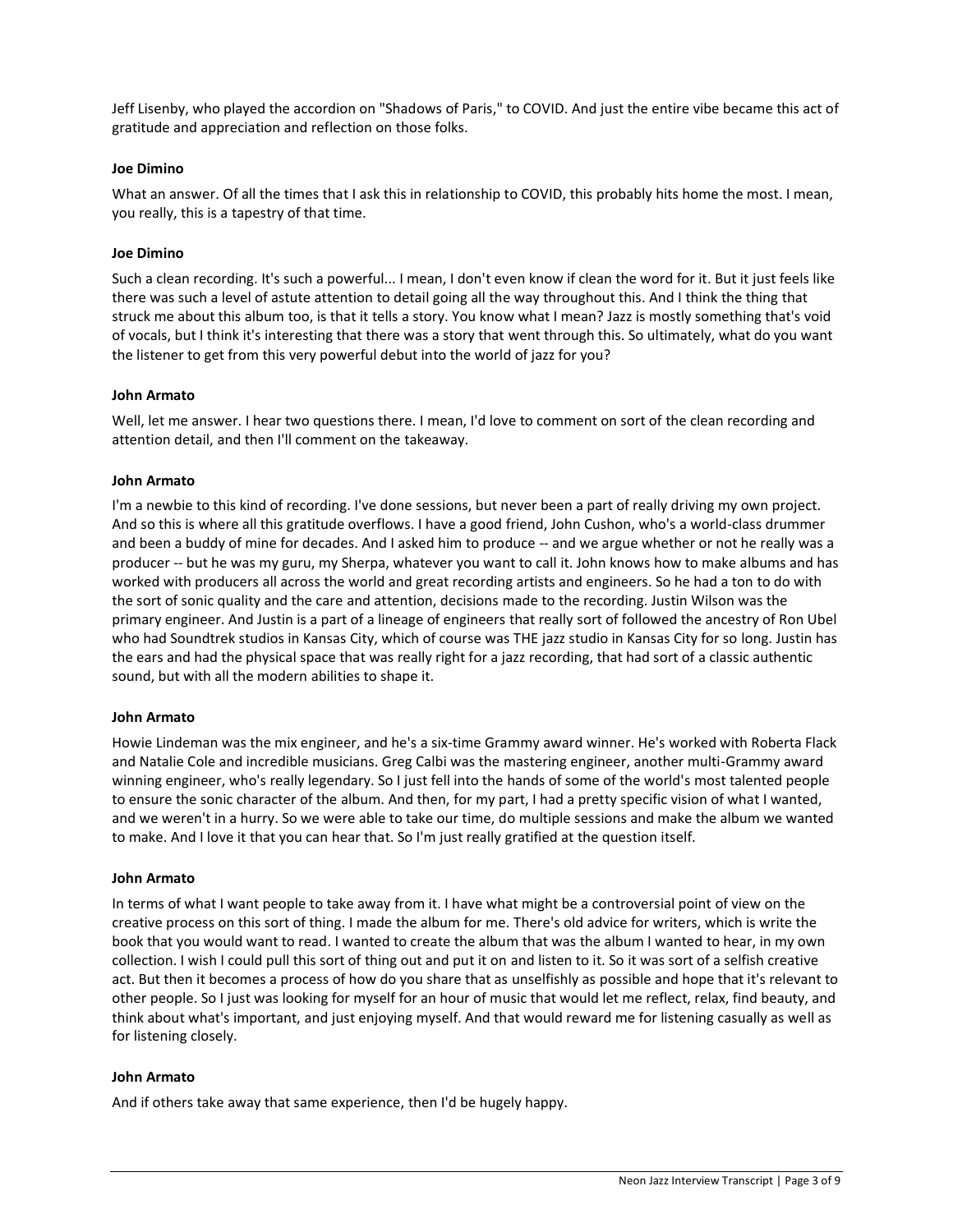#### **Joe Dimino**

You know, there's always that gateway drug, that flash point, that happens for people that love jazz. So talk to me about your beginnings, your childhood, and how this whole jazz experience became your world.

# **John Armato**

Yeah. It's funny talking about this. Because I was literally thinking about that this morning. I owe it to two things, explain it through two things, I suppose. One is what my dad used to call the X factor. That just unknown part of your DNA that you can't really explain, but it's just there. We all see in little kids some impetus that turns out driving their entire life. For whatever reason, jazz just plucked my string as a kid. It just resonated internally. I have no idea why. I can't explain it. I don't really try to. But it's just what I responded to.

#### **John Armato**

And then secondly, my folks had great taste. My dad had no musical abilities but was a great musical appreciator. My mom had a great singing voice and had played in her high school band, and that sort of thing, but was not an active musician. She played a little piano. But they had great albums in the house. We had this big old 1960s Magnavox console with the turntable and the radio and the place to store the albums. And inside there was Nat King Cole and June Christy and Dave Brubeck. And I must've listened to Dave Brubeck, "Jazz Goes to College," which was pre-famous quartet. This was when it was Joe Dodge on drums, and not Joe Morello, and those folks. It was this live recording. I have listened to that album probably thousands of times in my life, starting when I was a little kid.

# **John Armato**

And that's what I knew. That's what I loved. And that's what resonated. And I was the oddball kid in junior high whose friends were listening to ACDC, I was listening to Johnny Hartman or something like that. It was just always there. And beyond that, I don't have any explanation why.

#### **Joe Dimino**

So talk to me a little bit about your Kansas City roots. Just your roots and how that swayed you into not only your sound, but kind of your cognition of how you approach jazz.

#### **John Armato**

That's great. So, born and raised Kansas City. I'm 57. So I was born in 64, grew up north of the river in the Gladstone area. Solid middle-class family. Dad was a teacher and then a junior high school counselor. Mom was a stay-at-home mom and then worked as a bookkeeper for a local furniture store.

#### **John Armato**

I'm the youngest of five kids. Went to public schools -- Winnetonka High School. And I had always had this love of music and was fortunate that we had a pretty good public school system, North Kansas City public schools, at that time. Solid district with a good music education program. So I always had good music teachers from first grade on up, including Charlie Menghini, who was a well-known band director at Winnetonka High School, and created outstanding experiences for his students. So I was surrounded by music at home. I had a great public school music experience. Didn't really know the world of Kansas City until I got older. Because when you're growing up as a school kid, north of the river, you don't automatically get south of the river much. But went to one year at Mizzou for my freshman year of college, and then decided to come back and go to UMKC, and went to the conservatory, really got to know the city more broadly, started gigging with people like Kerry Strayer.

#### **John Armato**

And I think the influence that is stunning for me to reflect on now, is the realization that there really is a Kansas City sound. And I think at the time -- Kansas City likes to talk about Charlie Parker and Count Basie and being one of the birthplaces of jazz or that sort of thing. I always kind of thought, well, that's and convention bureau kind of promo talk, but I don't know. It just sounds like we're playing music to me. But then I moved to New York and then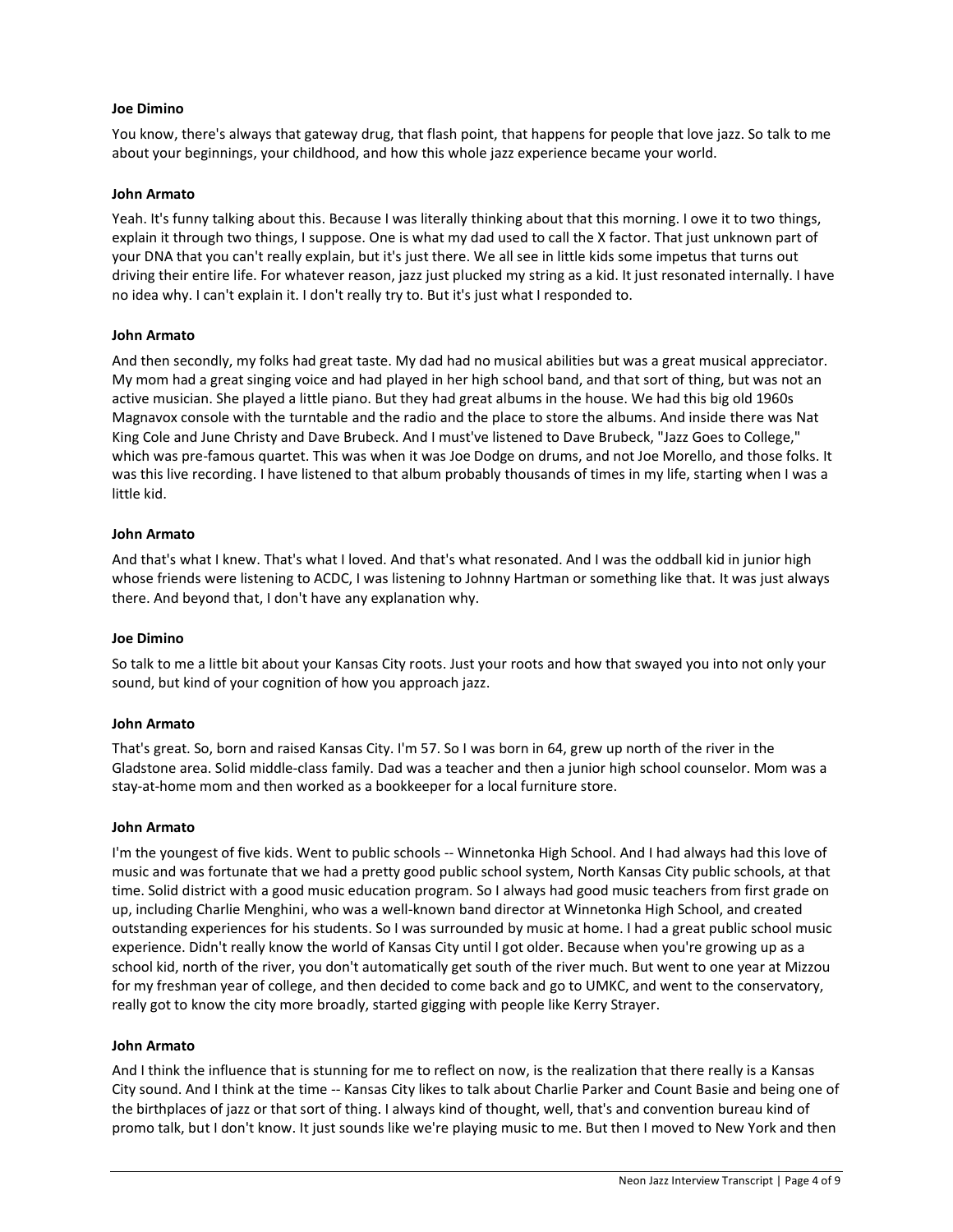I moved to Sacramento and I've had more exposure around the country, and I'll be dang. I mean, there really is a Kansas City sound. There's that four on the floor, steady swinging, and it's a pretty hard swinging sound. And I didn't really appreciate that, but I'm so grateful for it because it informed my sound.

# **John Armato**

I think I swing pretty well, and people hear it in my playing. And even in the ballads, there's a swinging groove to most of them, I think. And I owe that to the people that helped me as I was coming up. The other thing I'll say about Kansas City is it was a friendly musician town. I was mainly coming up in the eighties. I played for about 20 years in Kansas City before I left town. I got to work with all the contractors, the society bands, Steve Miller, Vince Bilardo, and those folks, and worked for years with Don Warner. And I'm a side man. I just played whenever the phone rang. There were just so many great people who were willing to just tell you the stories and give you advice. And Kansas City was a wonderful place for me growing up, and it definitely influenced the way I sound.

# **Joe Dimino**

What did you like the best about Kansas City, now that you look back and you've had a chance to kind of compare geographies, and all of that? What did you like best about Kansas City?

# **John Armato**

I think having lived in New York City, I lived in Manhattan for four years. Absolutely loved it. I love being out here in California. But Kansas City I think is a perfect size city. I loved that I felt connected, eventually as I grew up, to almost the entire metropolitan area. There's always like, oh, I remember playing that festival over there. Or I had that cool school experience over there. I remember going on a date there, or that cool festival there. And it's just, you can feel a part of the whole town, and it's easy to get around and feel connected in it. Yeah, I suppose maybe that's true for anyone's hometown, but I can't go back and look at virtually any part of the city without having a flash memory of some sort and feeling rooted to it.

#### **John Armato**

Now a lot has changed. It's surprising to me when I go downtown and see the entertainment district, power light district, that sort of thing. It's almost disorienting because I've been gone now 17 years, almost 20 years. But I like the combination of, big enough to have a fair amount going on, but small enough to feel like you kind of knew the place. That's always lingered with me. And of course, Midwestern people are hard to beat, and it's just good folks. I definitely felt that as I moved around the country.

#### **Joe Dimino**

What was the first live jazz show that ever blew you away. That made you think, man, that's something I'd like to do?

#### **John Armato**

Oh, I saw... this is just what comes to mind. I'm not even reflecting on it, but for some reason jumps to mind. I saw Count Basie with Butch Miles on drums, at Crown Center. It had to have been sometime, I'm going to guess, midseventies, I'm just throwing a wild dart here.

# **John Armato**

Oh my Lord. It was the first time I'd heard a big band like that swing that hard live. Now I'd heard some stuff on albums, of course, but I'm getting chills thinking about it. It just was the happiest thing I'd ever heard. I mean the Basie band, that was always my fantasy dream band. It's like if I'd had a parallel life and had gotten to play in some legendary pro band, it's like hands down, the Basie band would have been what I wanted to do. Of course, Butch Miles is a force of nature. And watching him play was an inspiration utterly unto itself, separate from the inspiration that came from watching the band as a whole. But I'm just sitting here smiling even telling you about it. Because it just gives me chills to even remember. Just sitting there, not even able to sit still in my chair, that band was just so amazing.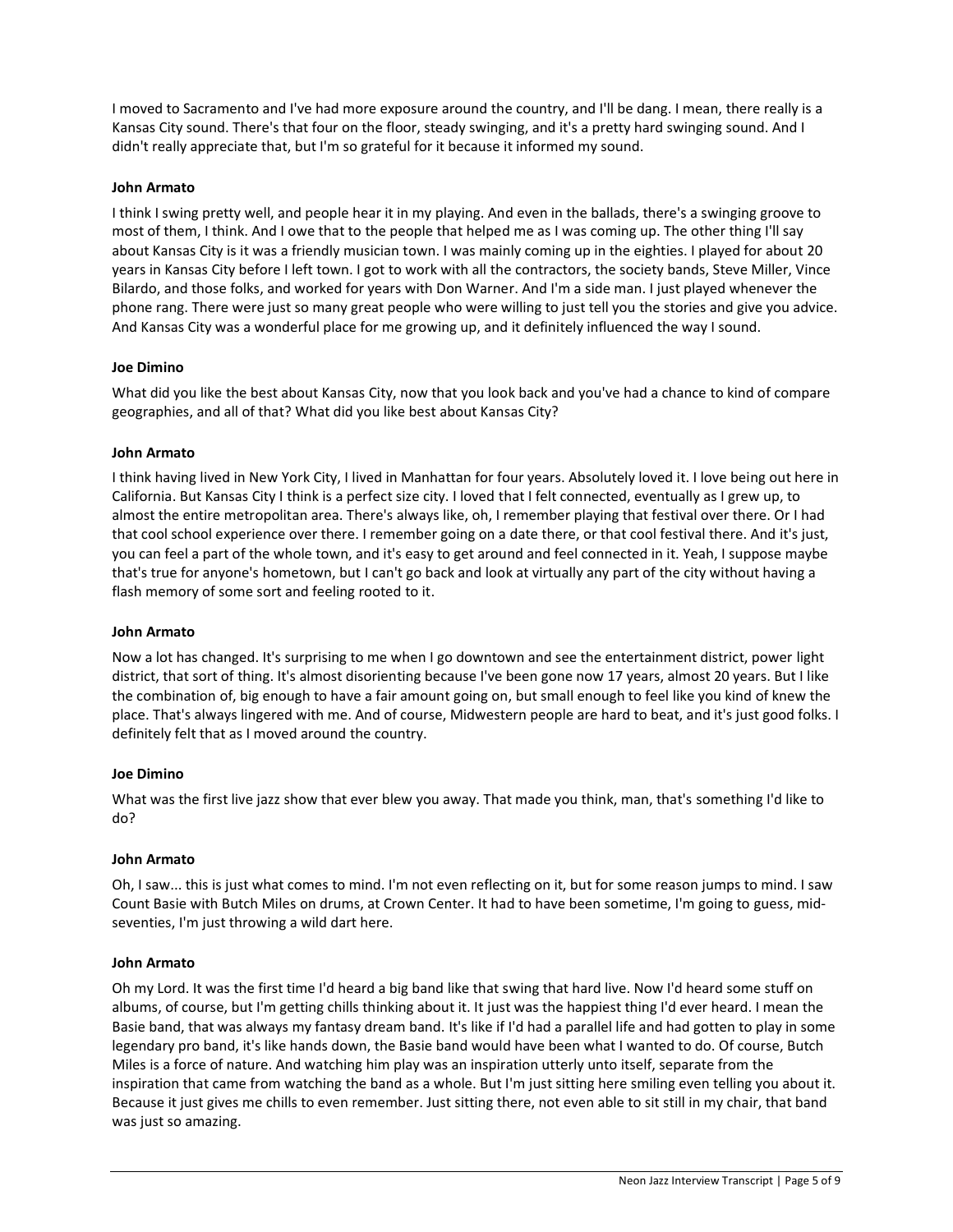# **Joe Dimino**

Yeah. It used to be really, really swinging back in the day. I've heard about a lot of shows out in that Crown Center area. Was it always music for you? Did you always know that you were going to be a professional musician, or were there other dreams?

### **John Armato**

It was definitely always music. I think, like a lot of kids, I've had a variety of interests over the years, but I took my first lesson May 27th, 1972. That's a date that's as important to me as my own birthday or anything else. I was eight years old, one week past my eighth birthday. I had been begging my parents for drum lessons for literally years. And they couldn't find a teacher who would take somebody under the age of eight. So they just had to keep me at bay. I just had to wait until I turned eight. And one week after my eighth birthday, I went to my first lesson. Before that was pots and pans and toy drums and beating on furniture, and Lord knows where it came from.

# **John Armato**

That's one of those amazing DNA things, who can explain? I don't know, but yeah, I always wanted to play drums. Now, what's interesting, to me anyway, is I think different people are attracted to different instruments for various reasons. And of course, drums are sort of on the surface in a way, boisterous and rowdy and loud and you're banging, and I'm sure there was some of that for me. But I was attracted to the totality of the music. And I remember when I first discovered Buddy Rich, probably on the Tonight Show or something like that. So it was not long after I had started to take lessons, I told my parents, I said, for Christmas, I want a Buddy Rich album. But I said, not one of him just playing a bunch of solos. I want one with him with a whole band. Which seems like a ridiculous thing to say now.

# **John Armato**

I fell in love with drums... but I fell in love with drums in the context of music overall. That was always sort of key for me. I don't know how to explain it, but it was always there. Now, along the way, I had other interests. A couple of years later, I got really into magic and I did that for a number of years. I still sort of follow along that profession, but the music is the thing I have done longest in my life. And it's the way I self-identify the most. I think of myself as a musician, I've had a day-job career, and I've had other pursuits, but music has always, always been there.

# **Joe Dimino**

What kind of culture shock was it to leave Kansas city to go to a place like New York and really say, all right, I'm in, I'm in the cauldron and I'm ready to go?

# **John Armato**

Terrifying but exciting at the same time.

#### **John Armato**

So for context, I was working at an agency called Fleishman-Hillard. So my career has been as a communications executive in the public relations world. And so I had a job transfer. And I had my choice of some various offices and I chose to go to New York City just because, why not? That's the brass ring and it'd be an amazing experience. But I was 39 when I moved to New York and I thought, oh my gosh, this is what you do when you're 18 and you're scrappy and you're taking on a new city. I was set in my ways and kind of terrified about it. Within two weeks after getting there, I thought, perhaps I'd been born there in another life or something. It absolutely felt like home. Absolutely loved, even the stuff I hated about New York, I loved about New York.

#### **John Armato**

I absolutely loved that experience. And I went there not really expecting to play that much because the last thing New York City needs is a part-time drummer. And I was there for my day job. But I was super fortunate to make friends with Bob Kindred and Anne Phillips, right off the bat. Literally the first week I was there, I met them. And Bob has since died, unfortunately, but he was a world-class tenor player, he'd been on the Woody Herman band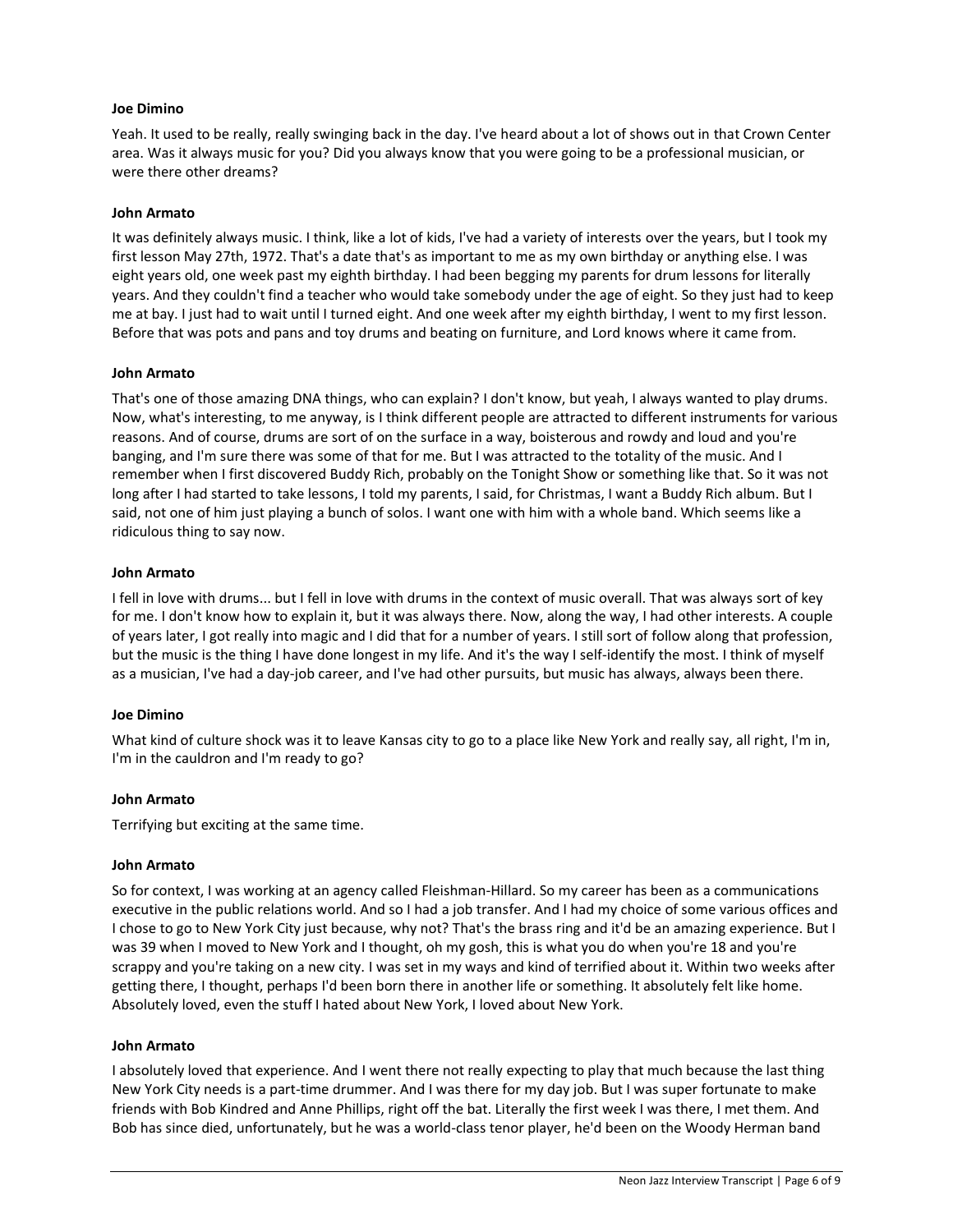and just an amazing player. And she (Anne) was a legendary vocalist who put out an album in the fifties, called "Born to be Blue," that kind of has cult status now. And she was a jingle producer and composer and arranger, did six nights a week piano singles, and all this sort of stuff. And she's just an amazing fount of wisdom and stories. And they both kind of just took me under their wing.

# **John Armato**

They only lived a couple blocks away. And Bob started inviting me down to his Sunday jazz brunch gig at Cafe Loup, and I started sitting in. And then he took me a couple of jam sessions and put me out a few gigs. That's where I met Warren Vaché. I'm sitting there thinking this is unbelievable. Not only did I survive and not get killed the first day I walked into Manhattan, but I love this place, and I'm getting to play music, and I've met these amazing people. And for me, it was the most electric, inspiring, mind opening experience of my life.

# **Joe Dimino**

Beautiful. So you've obviously, kind of been a geographical globe trotter here. You're now in California. Talk to me a little bit about how you've ended up where you're at right now and just kind of how that works in your timeline.

# **John Armato**

Sure. So I was in New York for four years, and thought I was going to spend the rest of my life there. I loved it that much and was enjoying it that much. 2008, the firm I worked for said, we want you on the West Coast. And I kept saying, I don't really want to go. I'm happy here. And then eventually they said August 1st, 2008, you'll need to be in California. And unfortunately, this was when our economy was collapsing. And I thought, well, this is a really bad time to say no to your boss because I could find myself out of work and living in New York at a time when people are going to be losing their jobs, and it's not going to be easy to find work. Or I can go to California, start a new life experience and keep my job. And I'm a fairly risk-averse person.

# **John Armato**

So I made the move. I had my choice of offices. We have locations in San Diego and San Francisco, Los Angeles and Sacramento. I thought, well, I've done the big city thing with New York. And I have a buddy who runs our office in Sacramento. So I'll go to Sacramento. But the truth is I've been here 13 years and I hated the first three because I was so busy resenting the fact that I had the transfer against my will. But once I stopped resenting it and made friends and really started working on getting into the scene, I've really come to love it here. And I've met wonderful musicians. Man, I'm in Northern California, you've got all that Bay area influence. Oakland is home to so much of the Tower of Power sound and all these great sort of soul R&B horn bands and incredible musicians up and down Northern California. And so there're all kinds of great players, I've had the opportunity to work with here.

#### **John Armato**

Now there are differences and listeners may find this interesting or not, but it may be about the passage of time or maybe about geographical differences. But when I was in Kansas City, like I said, it was strictly side man. You make yourself known, when somebody needs a drummer, they called their list of drummers. I was occasionally a first call for a few people, I was the second or third call for other things. But you get the call, you show up a half hour before the gig, you set up your axe and you play, and you're done. That's the way it goes. What I discovered in working with Sacramento is there's very little of that side man scene or the casual scene. It's very much entrenched bands. People rehearsing as steady groups and going out and trying to work on a regular basis as that unit. And so I had to kind of make a mental shift and get more accustomed to that way of working as a musician, but it's been great. And I've had a lot of terrific music experiences out here.

#### **Joe Dimino**

So if you look at your biography and you just read through it, you think, man, how is this guy that's been all over, played with all of these bands and people? How is he releasing his debut now?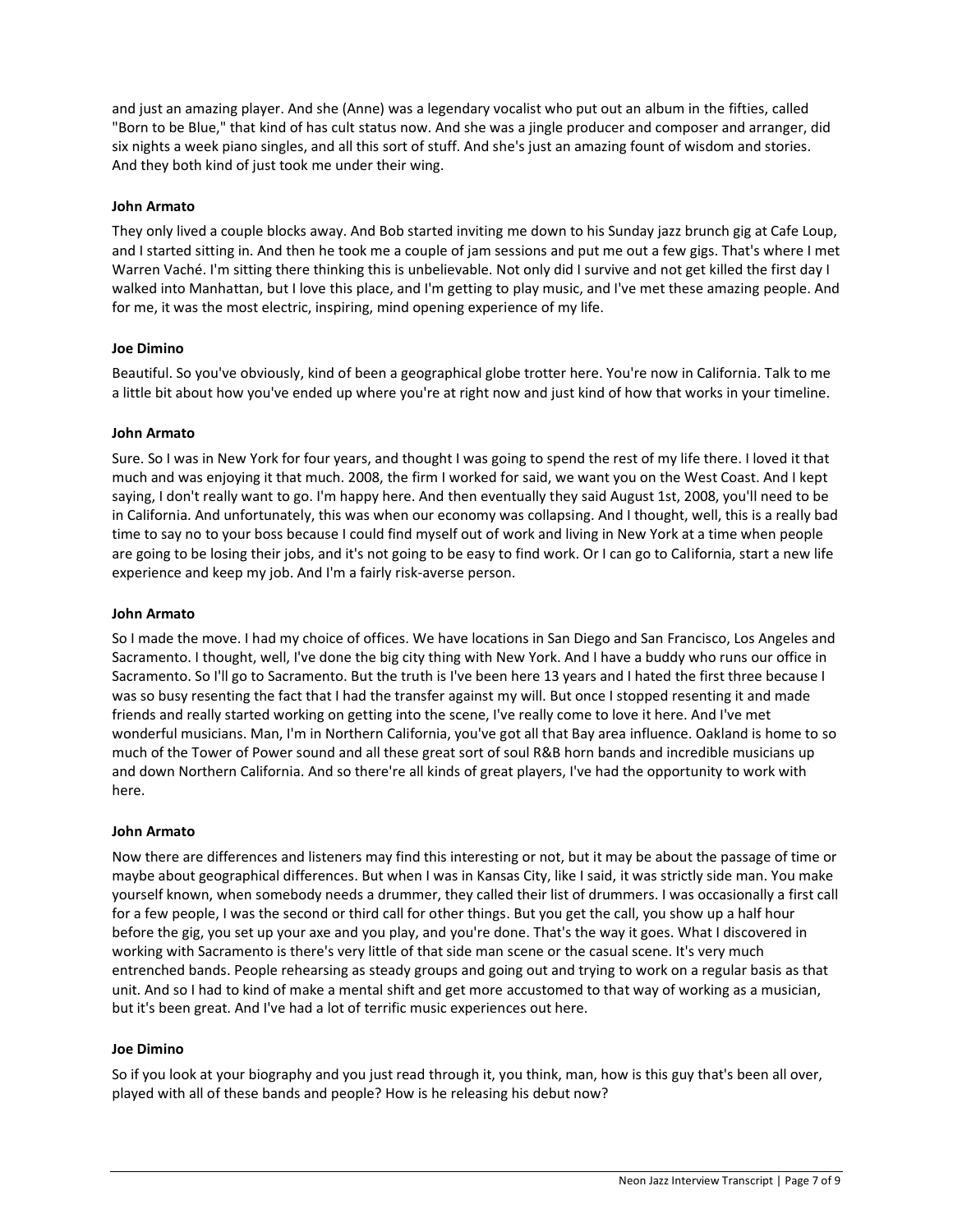#### **John Armato**

Well, clearly, I'm slow! Well, I mean, it is an interesting story. Well, others will determine if it's interesting or not. But it's interesting to me. I mean the origin story goes back 40 years. So the album itself and the story behind it is all about the jam session I played in 1981. And for those who haven't heard the album yet, the short version is, jam sessions are a place where a bunch of people are just trying to burn as fast and high and loud as possible to impress each other. And there's this little break and the sax player in charge turns around and says, "What do you guys want to play next?" And no one said anything. And so I said, "well, how about a ballad?" Because I've always loved ballads. And this guy looked at me like I was insane, and just turned around and kick off another burner.

### **John Armato**

You don't play ballads at a jam session. What are you, nuts?

# **John Armato**

And so literally for 40 years, I've had this in my mind, this idea of like The Drummer Loves Ballads, as almost a snark. The Drummer Loves Ballads? And I thought, so maybe we find that that's the basis for an album. And I've just carried that around for years, literally decades. And then I started thinking, I think there's something about aging. A few years ago I was just like... Okay, my clock is ticking. I've got more years behind me than I have ahead probably. And if I want to do this, I need to do it now. And I approached my buddy, Cushon, John Cushon. Man I said, if I were to do this, would you be my producer?

# **John Armato**

And he said, yes. And that's the only reason it actually got done, because I needed an accountability partner. It'd be easy for this to just be an idea or a dream. But when you get somebody else on board and then say, okay, yeah, we're going to do it. Then you go like, well, I guess we should meet and talk about tunes, and timing, and personnel. And all of a sudden it was a real thing. Now, even at that point, it took five years. John and I had that first conversation at a diner in New York in 2016. We planned off and on throughout -- that was right at the end of 2016 -- we planned off and on throughout 2017. Sessions started in 2018. 2019 was mostly a loss with the pandemic 2019, 2020. And then we were able to kind of get back on track, finished the mixing and getting it out.

#### **John Armato**

So it's just one of those things that had percolated. And finally, because I got myself an accountability buddy, I was able to turn an idea into some action.

#### **Joe Dimino**

Perfect. Final question. Everyone has a perception or an idea of who they think you are. Your family, your friends, your fans, but ultimately, you're living your life. What's your perception of you? Who do you think you are?

#### **John Armato**

I think I'm a dilettante. And I say that because growing up, I always wanted to be a Renaissance man. I have curiosity about a ton of things. I'm fascinated by a lot of different things. I love exploring and reading and learning about different things. And I was enamored with the idea of those folks throughout history that have been referred to a sort of Renaissance men and women. The people who were polymaths, had command of a variety of disciplines, integrated different ideas from one part of their world and another part of the world.

#### **John Armato**

And I was like, that's what I want to be because I have all these things. I love literature. I love magic and theater. I love music. I love writing. I love public speaking. I love figuring out complex ideas, all these sorts of things. And in the end, I think I didn't become a Renaissance man, because I don't think I'm quite masterful enough of any one area to bestow that moniker upon myself. So I'm a happy dilettante. I do a lot of things and I try and combine those things. And so this album is really integrating my love of writing -- there's an original tune called "At The Trocadero" on there, that I wrote the lyrics for and Wayne Hawkins wrote the music for -- of storytelling and public